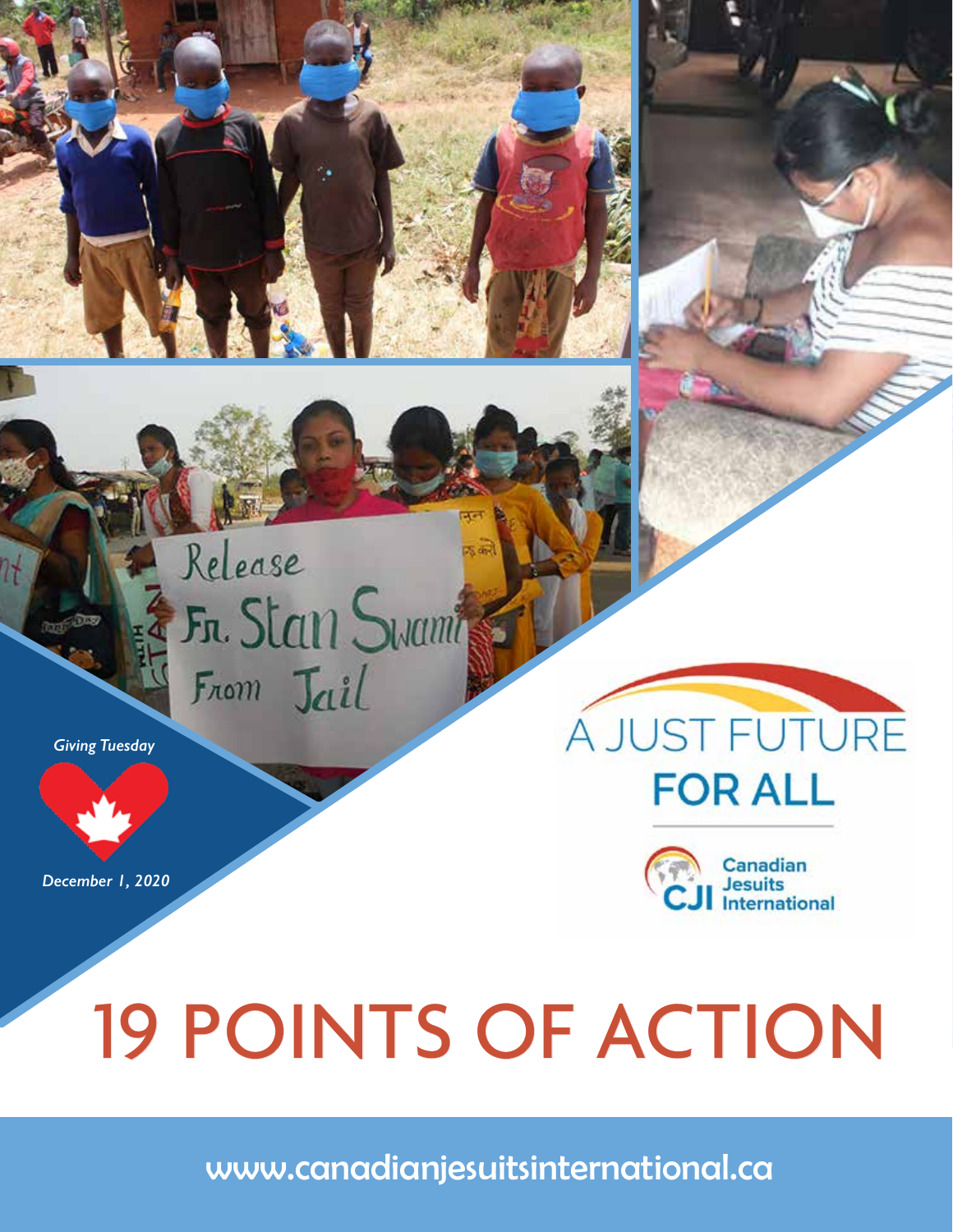

Canadian Jesuits International 70 St Mary Street, Toronto, ON M5S 1J3 416-465-1824 | 1-800-448-2148 www.canadianjesuitsinternational.ca

> Reg. Charitable # 11883 3623 RR0002

#### 19 actions towards A JUST FUTURE FOR ALL

A JUST FUTURE FOR ALL is Canadian Jesuits International's (CJI) 2020 Giving Tuesday campaign. COVID-19 has revealed devastating inequalities around the world, particularly in the Global South. Migrant workers, women, Indigenous people, and the elderly face the most severe impacts of the pandemic.

Pope Francis has called for a just and more equitable future in a post-COVID world, urging for "just sharing among nations and their institutions in order to confront the current crisis in a manner marked by solidarity." We at CJI support this call. Our 19 actions for a just future give us some steps to achieve this.

#### What are the 19 actions?

These are a set of 19 actions we are calling on students and other supporters to take to contribute to a just recovery. They are grouped in three areas - mobilizing resources, raising awareness and engaging in advocacy

Please join us. Even by doing one action, you are contributing to building A JUST FUTURE FOR ALL.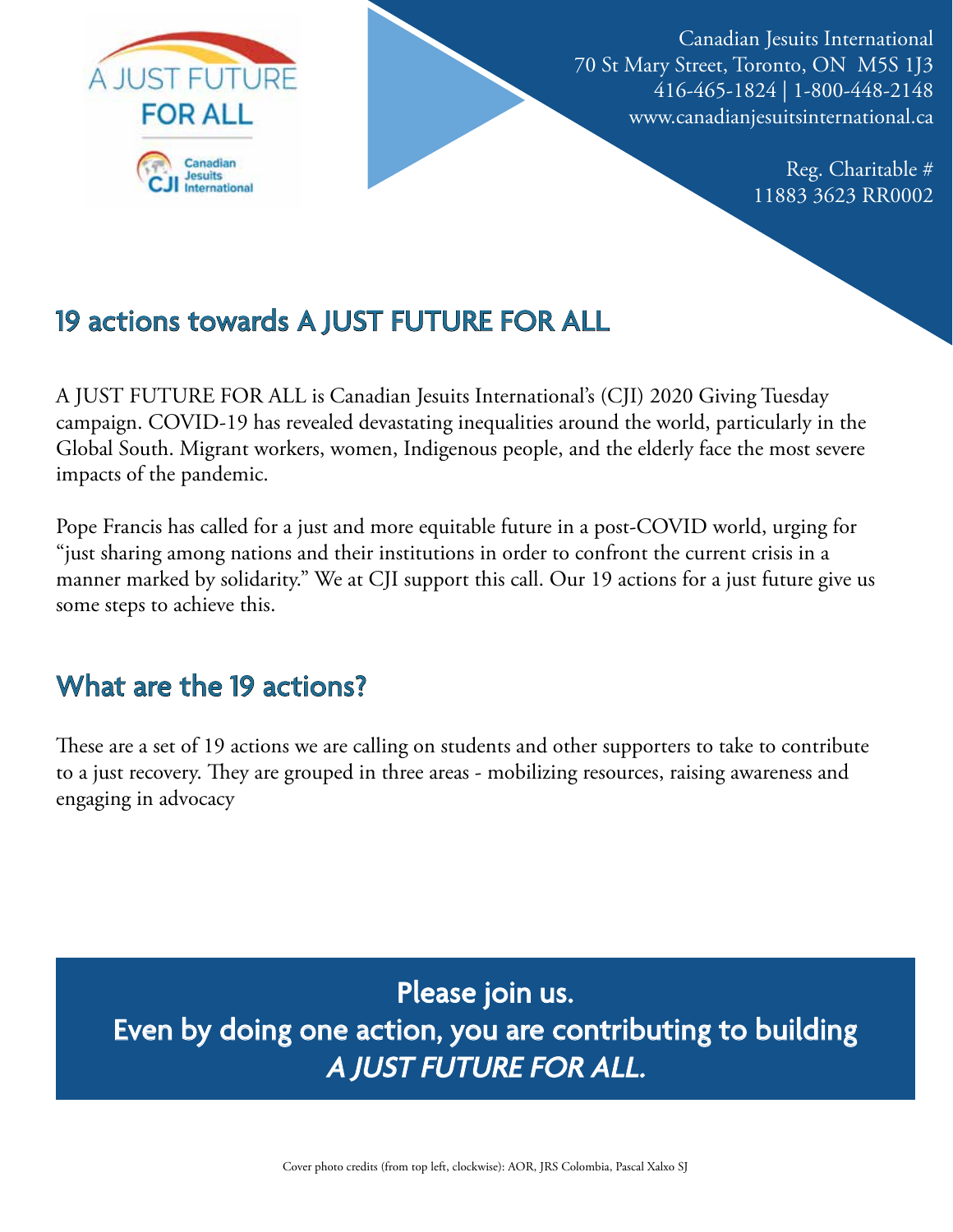canadianjesuitsinternational canadianjesuitsinternational





#### THE 19 ACTIONS

#### Mobilizing resources

- 1. **Organize a fundraiser in your school, and get 19 people (or more) to donate to the work of Canadian Jesuits International's partners** - create your school's own campaign page with CJI on CanadaHelps.
- 2. **Support our Global South partners with a donation of \$19** (or less or more – every bit goes a long way!).



#### Raising awareness

- 3. **Share one fact you've learned about the impact of COVID-19 on people who are marginalized** both in Canada and in the Global South. Tag @canadianjesuitsinternational with #justfutureforall to let more people learn what you know.
- 4. **Invite 19 people to learn about the work of CJI's Global South partners with marginalized people** – they could attend our webinars on Tuesdays in November (on the 10th, 17th, 24th) along with you!
- 5. **Share one fact you've found out about Canadian companies working in the Global South and their human rights record.** Check the CJI website for information (canadianjesuitsinternational.ca).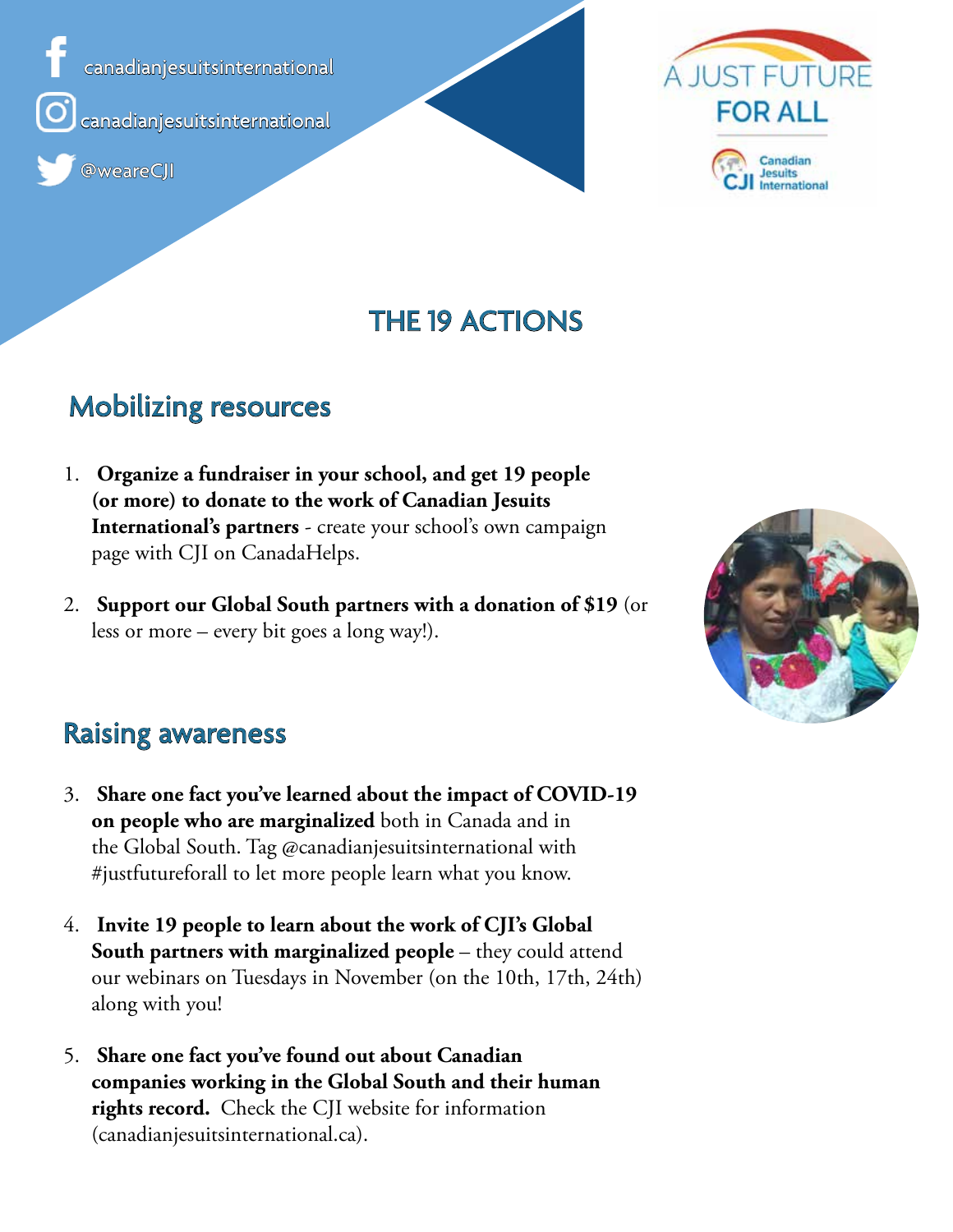

Canadian Jesuits International 70 St Mary Street, Toronto, ON M5S 1J3 416-465-1824 | 1-800-448-2148 www.canadianjesuitsinternational.ca

> Reg. Charitable # 11883 3623 RR0002

## Raising awareness (continued)

- 6. **Participate in a strike action together with Fridays for Future**  in your local area.
- 7. **Organize an Anti-Racism event** in your school to raise awareness and advocate for stronger inclusion of Black, Indigenous, and People of Colour students.
- 8. **Organize a Diversity and Inclusion training seminar** in your school for teachers/administrators/students.
- 9. **Sign up for a workshop to learn about just policies to prevent and combat trafficking** of people including protection and support of victims of trafficking.
- 10. **Share one fact you've learned about the need for sustained efforts to mitigate climate change.**
- 11. **Creatively express what a green, just recovery from the pandemic and the economic crisis means to you personally (poems, song, art, etc.).**